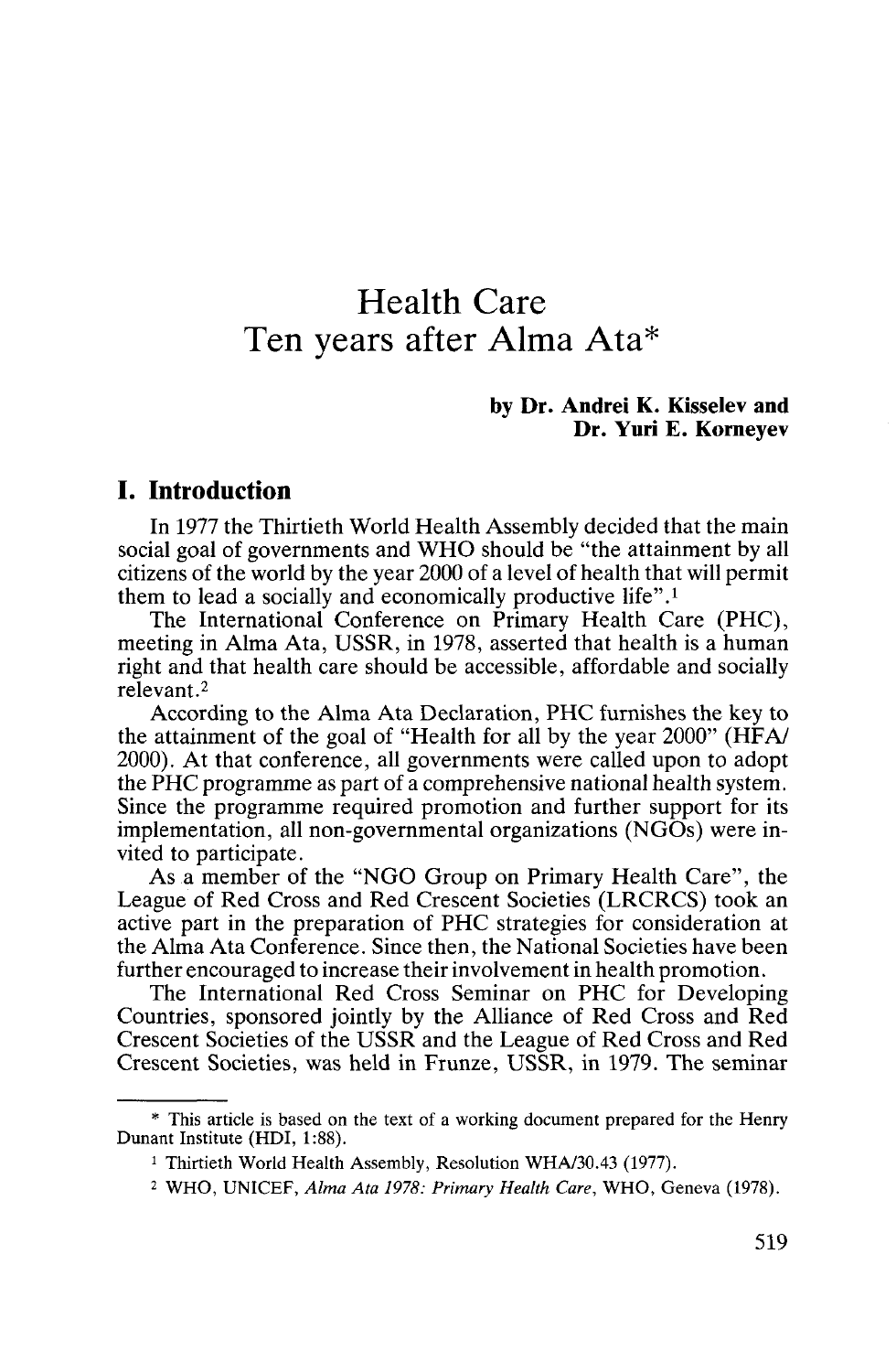was held in pursuance of Resolution V of the Thirty-third Session of the LRCRCS Board of Governors in 1975. At this session, the objective of increasing the effectiveness of the League and its national member societies in meeting the needs for basic medical care was laid down. Emphasis was placed on the League's task of helping the respective National Societies to plan and implement new programmes, especially in the field of primary health care (PHC).<sup>3</sup>

A draft plan of action to implement, monitor and evaluate the Global Strategy for HFA/2000 was prepared by the WHO Executive Board in May 1981, reviewed by WHO Regional Committees and approved by the Thirty-fifth World Health Assembly in 1982.<sup>4, 5</sup>

In 1988, six years after approval of this plan of action, and ten years after the Alma Ata Declaration, it was concluded at a meeting held in Riga, USSR, under the slogan "Alma Ata to the year 2000: a midpoint perspective" that the HFA concept had made an important contribution to the health and well-being of people of all nations. Nevertheless, problems remained, necessitating an increased commitment, including action to ensure a more effective implementation of PHC.

During these years efforts have been made to increase the involve- ment of the National Red Cross and Red Crescent Societies in the effort to improve PHC. In this article, a brief review will be made of the progress of the HF A/2000 programme to date and an attempt will be made to assess the prospects of the objectives set by the year 2000. In addition, consideration will be given to ways and means of increasing the effectiveness of the contribution of the League of Red Cross and Red Crescent Societies to public health.

## II. An overview of current government health policies and primary health care implementation strategies

The Report on the first evaluation of the Health-for-All strategies<sup>6</sup> for the period 1978-1984 concluded that most States have evolved from a phase of doubt, uncertainty and scepticism to one of active participa- tion, showing confidence, courage and commitment. By 1988, practi- cally all countries participating in the programme had made significant strides in developing national health policies and strategies consistent with the HFA/2000 Global Strategies.

<sup>&</sup>lt;sup>3</sup> International Red Cross PHC Seminar for Developing Countries, Frunze, USSR (1979).

<sup>4</sup> WHO, *Plan of Action for Implementing the Global Strategy for Health for All, WHO,* Geneva (1980).

<sup>5</sup> Thirty-fifth World Health Assembly, Resolution WHA/35.23 (1982).

*<sup>6</sup>* Evaluation of the Strategy for Health for All by the year 2000. *Seventh report on the world health situation, Global Review,* WHO, Geneva (1987).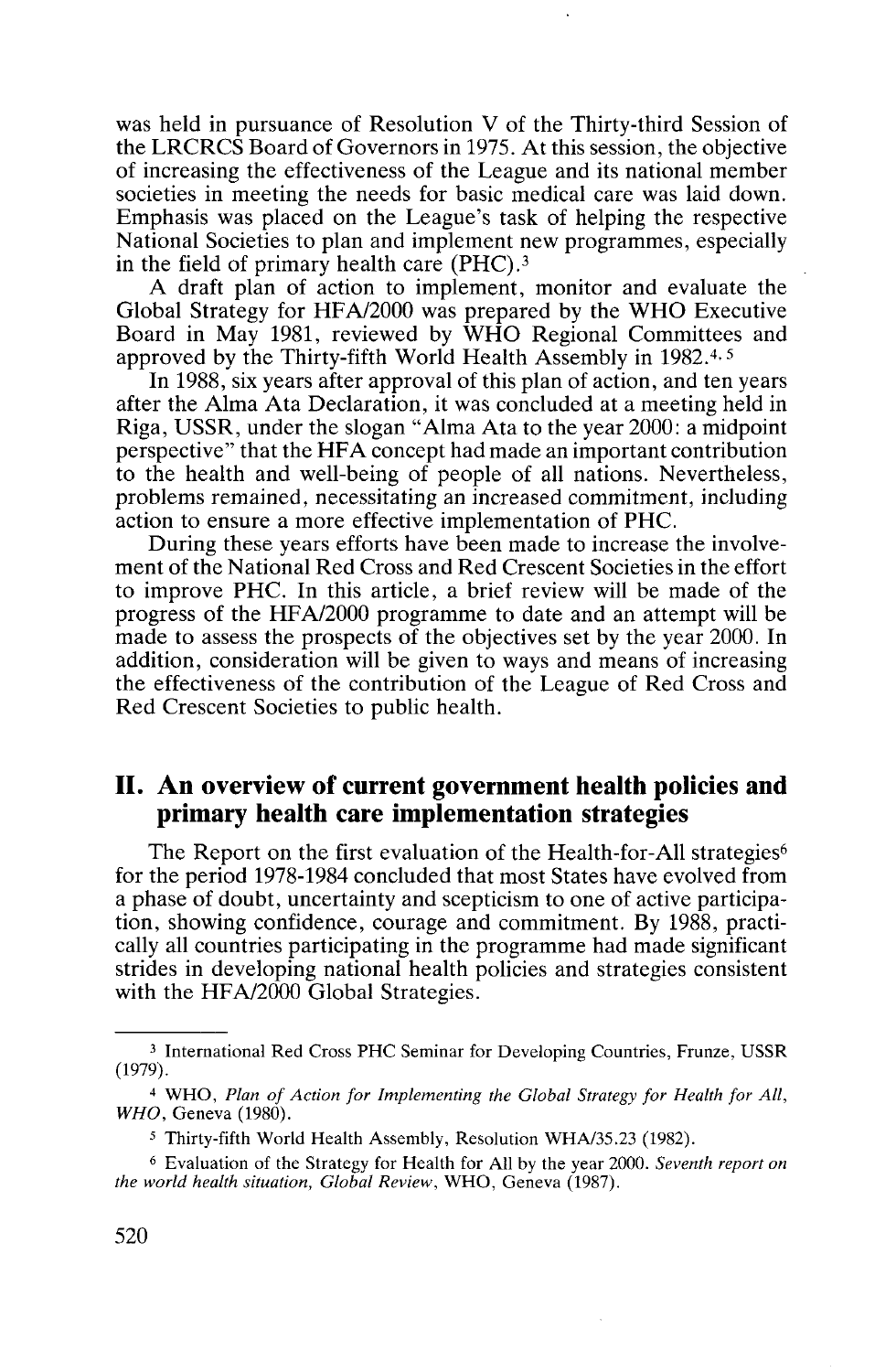While the great majority of the countries involved have indicated that their overall national health policies and strategies reflect the basic principles of the Health for All strategy, varying degrees of emphasis are evident, depending upon the particular public health situation prevailing in each country and region.

At the Riga meeting held in 1988 and referred to above, it was concluded that most participating countries had been largely successful in their efforts to make their health services more equitable and effective and in improving the health and well-being of their respective populations since the Alma Ata Conference was held.<br>The following examples were given of improvements in the cover-<br>age, effectiveness and quality of public he

- the immunization rate has increased in most countries of the world, rising from about 5% in developing countries in 1970 to more than 50% in the late 1980s;
- remarkable progress was noted in many countries, reflected in decreasing infant, under-five and maternal mortality rates; this was particularly true in some of the least developed countries (LDCs), which showed a more than 50% decline in the mortality rate for children under five since 1950;
- many countries have based their national health policies on the "Health for All" concept. They have emphasized health promotion, including improvements in life-styles, and have also decentralized their PHC administration to district, town and local community levels.

It was to be noted, however, that progress in the implementation of HFA/2000 strategies and development of its key element, PHC, was far from uniform, either between countries or within them. This holds true especially in the LDCs.

# III. A brief assessment of how NGOs have interpreted their roles in response to the Alma Ata Declaration

Even prior to the Alma Ata Declaration, the Non-Governmental Organizations (NGOs) as a whole had taken an active interest in working out the PHC concept and their respective roles in the pro-gramme.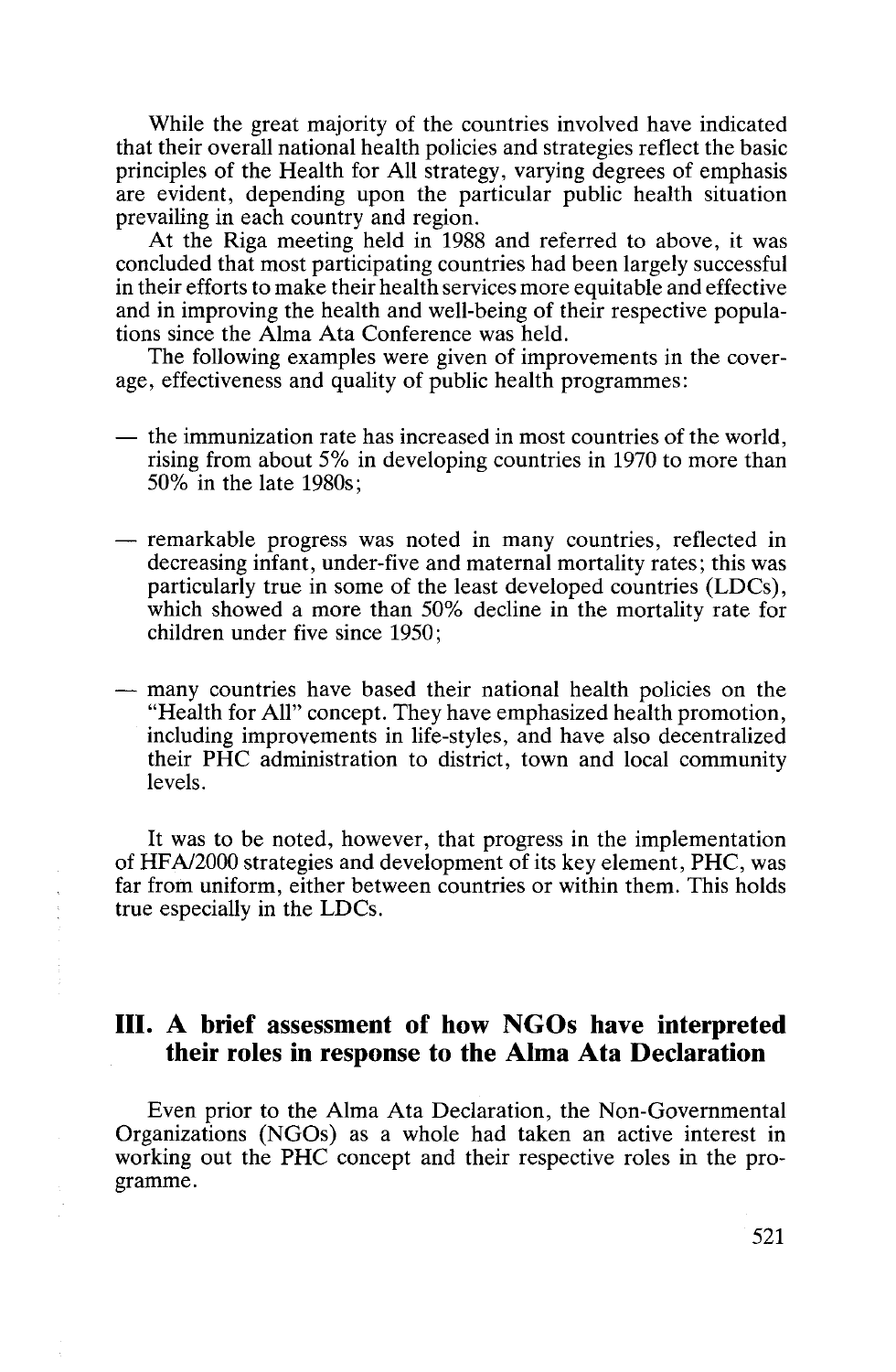A special group called the Non-Governmental Organization Joint Planning Exercise in PHC was set up in 1978 to promote PHC among NGOs at national level. Later on this group developed into the "NGO Group on Primary Health Care" and, in 1981, prepared a position paper on the role of NGOs in PHC, with the active participation of the League of Red Cross and Red Crescent Societies.7

Following the Alma Ata Conference, the above-named group held a series of meetings in which the discussions centred on the following main points: promotion of broad participation by the people, strengthening the means of communication at all levels, encouraging joint planning among the NGOs within each country, and working towards a new style of co-ordination at local, regional and international levels.

Since then many NGOs have become actively involved in activities leading to the development of public health care. Co-operation with WHO has been intensified in all priority programme areas through a growing number of activities. These include the dissemination of information and the collection of data in connection with specific activities,<br>the publication of instruction pamphlets and handbooks, the organ-<br>ization of training courses for all categories of health workers, collabora-<br>tion in PHC and more particularly in the areas of infant and young child feeding, control of diarrhoeal diseases, maternal and child health care (CHILD ALIVE Programme) and family planning, nutrition, preven- tion of blindness, ageing, alcohol and drug abuse, rehabilitation and prevention of permanent disability.

Implementation of the Global Strategy for Health for All by the Year 2000, with further development of the PHC programme as a whole, will require continued efforts on the part of NGOs, governments and communities. Although NGOs have played an important role in the PHC programme at the international level, their role at the national level, especially in planning, has been more modest than it should be. When they are involved, it is often in a haphazard, unco-ordinated way.

The overall position of NGOs with regard to the principles of the Alma Ata Declaration is set forth in a document which is still valid, entitled "Position Paper elaborated by the NGO Group on Primary Health Care".<sup>8</sup>

<sup>&</sup>lt;sup>7</sup> "The role of NGOs in formulating strategies for Health for All by the year 2000" Position paper elaborated by the Non-Governmental Organizations group on Primary *Health Care,* Geneva (1981).

<sup>8</sup>  *Ibid.*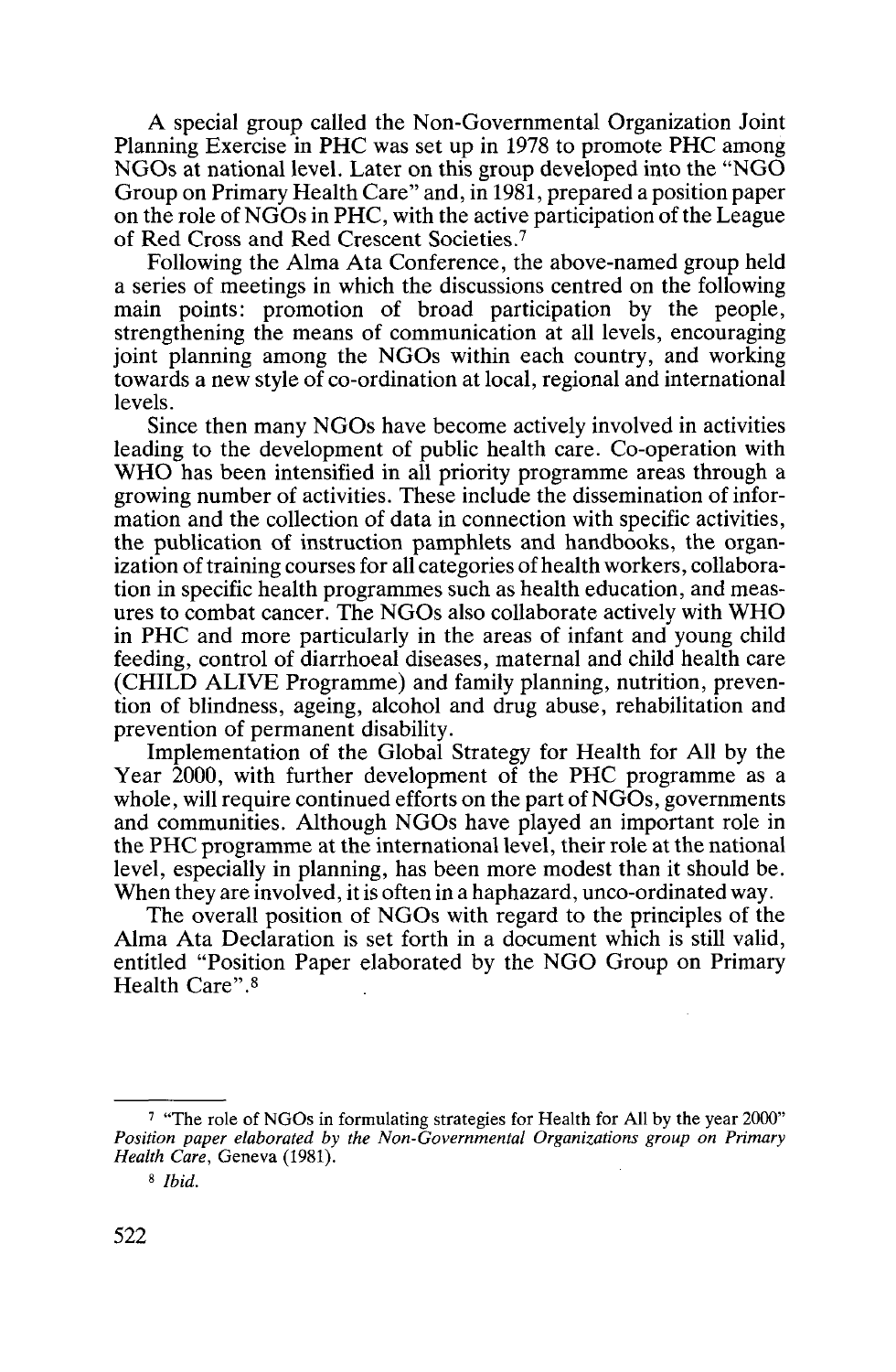# IV. Evaluation of approaches to primary health care within the International Red Cross and Red Crescent Movement

The Red Cross role in primary health care may be summed up as follows:

1. As part of its mission to prevent and relieve human suffering, the Red Cross is directly involved in the development of primary health care. This has been confirmed in resolutions adopted at several international Red Cross meetings, and by the growing number of Red Cross and Red Crescent Societies already taking an active part in PHC programmes.

2. The comprehensive nature of PHC, its accessibility and universality, its essential community participation, its emphasis on prevention— these are all elements which are in line with Red Cross principles and fit naturally into Red Cross terms of reference as they have evolved over the years. Once associated mainly with relief in times of disaster and conflict, the Red Cross has become increasingly concerned with people's day-to-day well-being. It recognizes that adequate economic and social development, improved living conditions and welfare support are necessary for health.

3. A National Red Cross or Red Crescent Society is an NGO with membership extending in some cases to the smallest communities. At the same time, it enjoys what may be termed a "privileged" position for dialogue with the highest national authorities. As a result, it has a heavy burden of responsibility with regard to PHC. First, it must help promote understanding of the PHC concept; secondly, each National Society, in consultation with all PHC partners in the PHC programme, must identify the sectors where it can make the most useful contribution within the framework of the overall PHC plan; thirdly, the Red Cross has the obligation to work together with local communities, governmen- tal and other authorities, and other NGOs in making practical plans for the implementation of PHC programmes.

4. The basic PHC concept is compatible with Red Cross principles, current ideas concerning development and the traditonal values of most cultures. When it comes to application, however, implementation of the PHC concept is sufficiently different from present practices to mean that understanding and acceptance are neither automatic nor universal. Where there is a lack of understanding, members of the Red Cross and Red Crescent family must be prepared to serve as advocates in a long and patient educational effort conducted with village committees, gov- ernment ministries and other authorities, both within and outside the Red Cross organization. Where the pace of change is slow,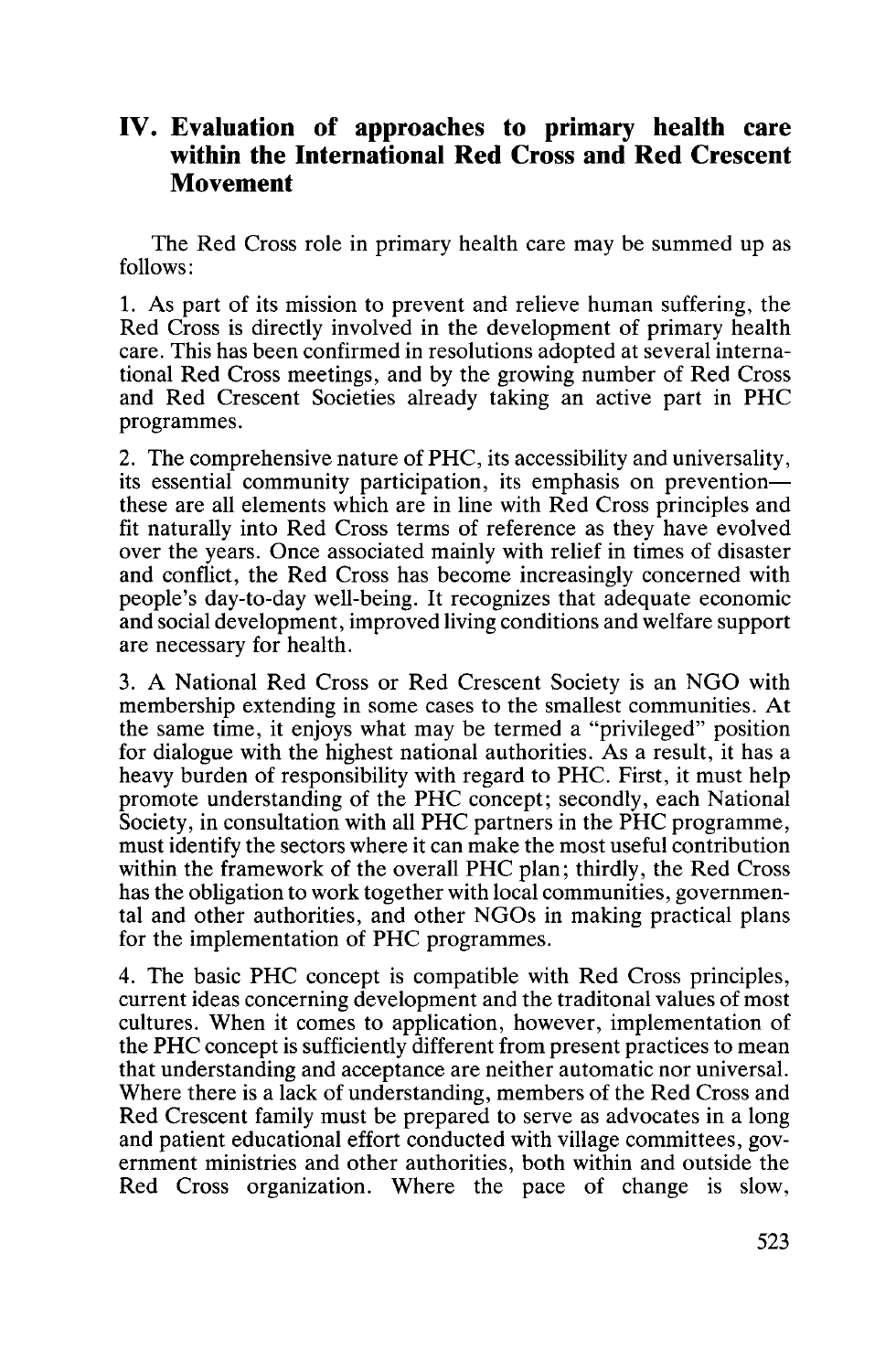Red Cross initiatives can show the way (for example, through pilot projects conducted at community level).

5. A change in roles and attitudes may be necessary for those in the health needs and their efforts to assume their reponsibilities. Ways must be found to impart the benefits of professional experience, know-how and assistance without diminishing the self-reliance that is one of the goals of community-based health care.

6. Working in partnership with governments, other NGOs and commu- nity representatives does not imply loss of Red Cross identity, but it does require, for most National Societies, some adjustments in their way of working. Successful PHC programmes have clearly defined reponsibilities for all involved; Red Cross decision-makers at all levels must begin by accepting only tasks which can be accomplished with the resources available. Some long-standing and cherished Red Cross ac- tivities may have to be re-examined in the light of the PHC approach.

7. Nonetheless, some Red Cross activities have for so long been essential parts of community health and social welfare systems that it would be wrong to exaggerate the change needed. Red Cross institutions, from modern hospitals and advanced blood transfusion services to simple village dispensaries, will continue to have a place, even if a modified one, at the different levels of an overall health system based on PHC. Red Cross expertise in training a wide range of health and social welfare personnel may be a vital contribution to PHC in many areas. Red Cross experience in education and information, involving the ability to communicate with individuals, families and communities, is useful everywhere in PHC. Finally, the Red Cross capacity to mobilize volunteers from all walks of life and from all sectors of the community, men and women, old and young, may prove one of the most significant and long-lasting contributions to PHC.

8. Primary health care presents the Red Cross with challenges but with rare opportunities as well:

- to demonstrate the validity of Red Cross principles in action;
- to promote an integrated approach to health and social welfare, both within the Red Cross and within the community;
- to reinforce valuable but hitherto isolated Red Cross activities by carrying them out as part of a coherent, intersectoral plan agreed upon with others;
- to reaffirm the importance of volunteers in community service;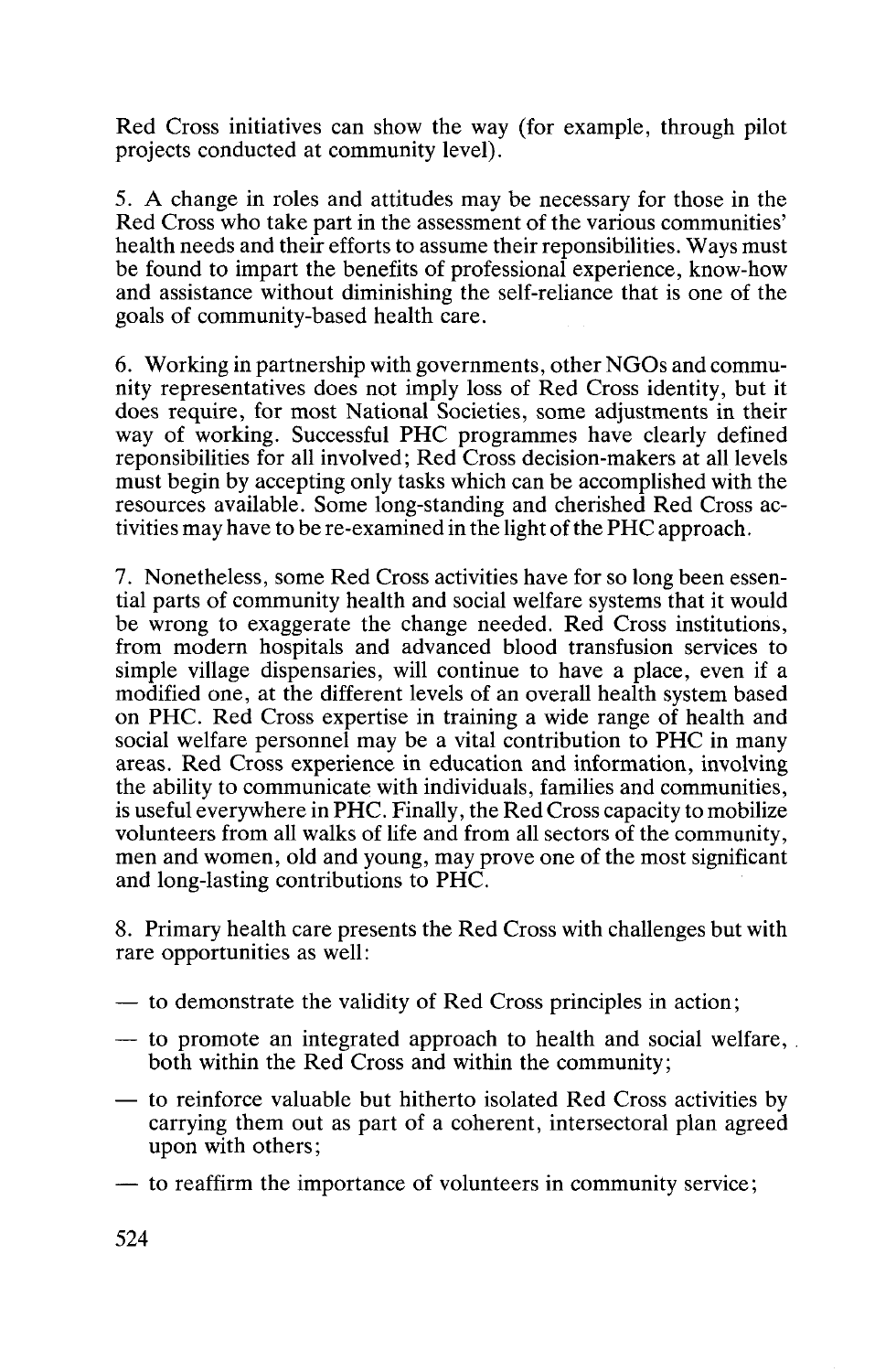— to give concrete expression to Red Cross collaboration with WHO, UNICEF, and other international organizations, governmental and non-governmental.

The above considerations raise the question of what is the most relevant contribution that National Red Cross and Red Crescent Societies can make towards national PHC programmes. We have the feeling that they are sometimes doing things that governments should be doing, and are not exploring ways in which volunteers can best contribute to such programmes. The Movement has an enormous potential capacity to inform and motivate people to make full use of the services made available by governments and even by local com- munities.

Involvement of National Red Cross and Red Crescent Societies in PHC programmes does not necessarily mean that they have to embark on each and every activity related to primary health care. The important thing is their attitude and approach to the process of identifying, developing, implementing and evaluating the activities which appear<br>to be the most appropriate. Involvement from the outset in a single, well-planned and well-structured PHC activity can lead to the develop-<br>ment of the technical and managerial skills that are indispensable for success in the long run. Many of these issues will become clear as the programme goes through the succesive phases leading from relief and assistance to self-management.9

## V. Involvement of National Societies in primary health care

In Resolution XXII, adopted at the Twenty-fourth International Conference of the Red Cross<sup>10</sup>, attention was called to the importance of health and well-being for world peace and progress. This resolution received strong support. Today, one hundred and thirty-seven National Societies are actively collaborating with the League of Red Cross and Red Crescent Societies in a wide variety of health fields. The National Societies fully endorsed the overall goals of HFA/2000 and each Society proceeded to work out its own plans for the strengthening of HC activities.

The value of the medical and social services provided by the National Red Cross and Red Crescent Societies has long been recognized. Traditionally, they have been most active in disaster relief. However,

<sup>&</sup>lt;sup>9</sup> League of Red Cross and Red Crescent Societies, The Red Cross and Primary Health Care. Doc. 2 of the Health Kit: *Community Based Programmes: Red Cross Contribution to PHC,* LRCS (1983).

<sup>10</sup> Twenty-fourth International Red Cross Conference, Manila (1981).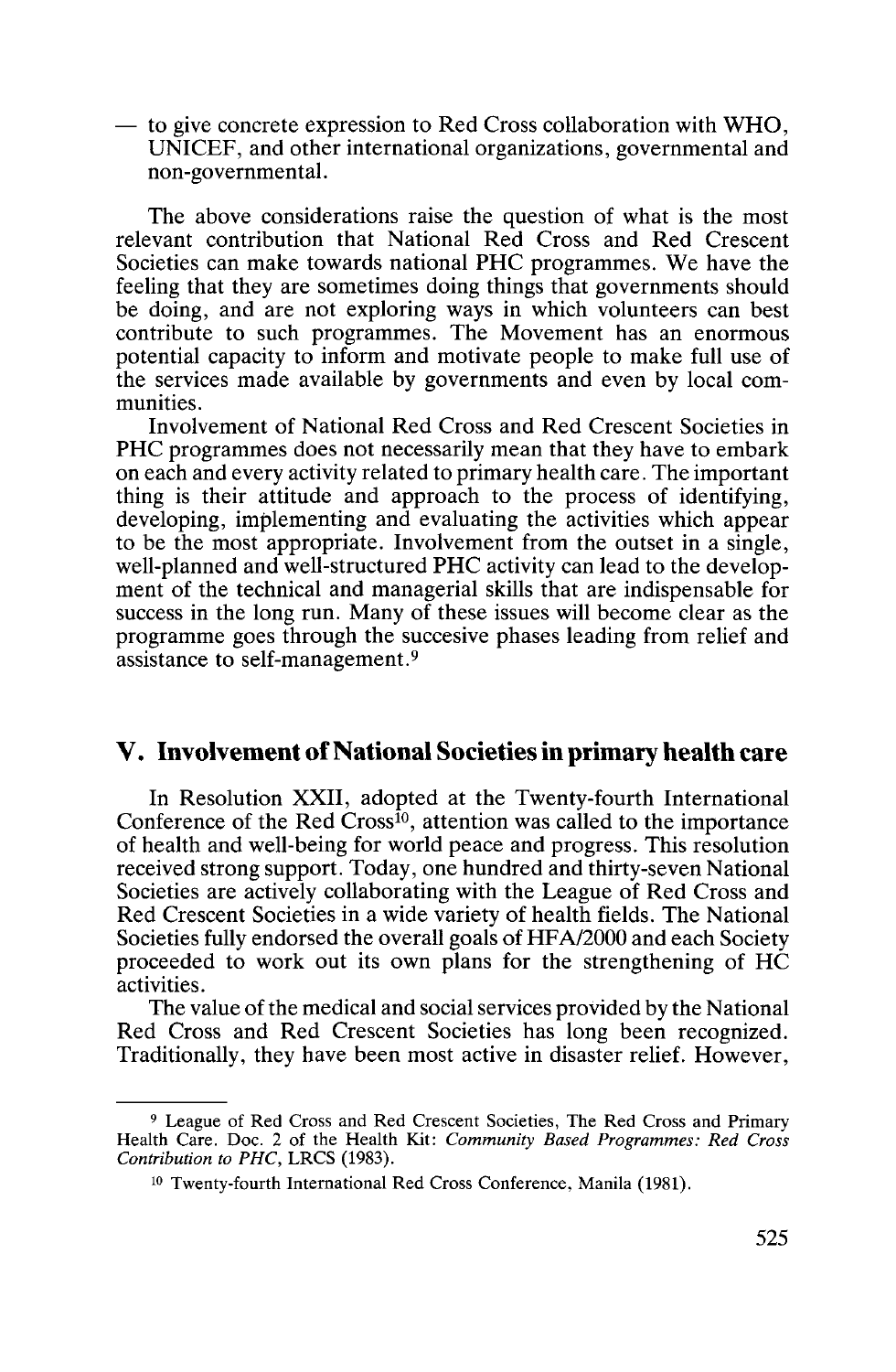since the Alma Ata Declaration there has been a changing perception of the need for National Societies to become more actively involved in PHC and community-based development activities. In preparing their long-term plans, the National Societies should extend their traditional curative health/disaster relief approach to include active involvement in the promotion of self-reliance in their respective communities. In National Societies in developing countries this is essential.

PHC is based on full community participation in the establishment of affordable, sustainable health car, with special emphasis on hygiene

Although communities vary widely in respect of their socio-<br>economic and demographic conditions, as well as in respect of their health needs, the people themselves generally know their situation better than anybody else, and they are usually motivated to solve their own problems if given the possibility to do so. One of the most important tasks of the respective National Societies is to provide such opportunities and assist the people in taking advantage of them.

#### **(a) The "Child Alive" Programme**

The "Child Alive" Programme needs to be evaluated within the framework of the PHC programme as a whole at community and national levels. This new programme was initiated by the League of Red Cross and Red Crescent Societies in 1983.<sup>11</sup> Its major aim is to combat infant mortality and childhood diseases by stimulating and supporting the involvement of National Societies. The programme focuses on control of diarrhoeal diseases and associated nutritional problems. In 1986 it was expanded to include a child immunization campaign.<br>The respective National Societies, with their members and volun-

teers working together to promote PHC, have a considerable capability to generate and sustain public interest and involvement in the "Child Alive" programme. Many National Societies have acquired valuable experience (and have had good results) in the organization of training courses. Building on this foundation, it was relatively easy to widen the scope of their activities. One example is the success of the *Sri Lanka Red Cross Society* in expanding its training curriculum for Red Cross volunteers in support of PHC to include a course on immunization. In this course volunteers are taught ways in which they can encourage community participation, assist in running immunization sessions, encourage people to attend regularly for inoculations and maintain chil-<br>dren's records.

<sup>11</sup> B. Dick, A. Kisselev, *The Potential Role of Red Cross and Red Crescent Societies in National Immunization Programmes. The Child Alive Programme. Assignment Children,* UNICEF; reprint from N 69/72 (1986).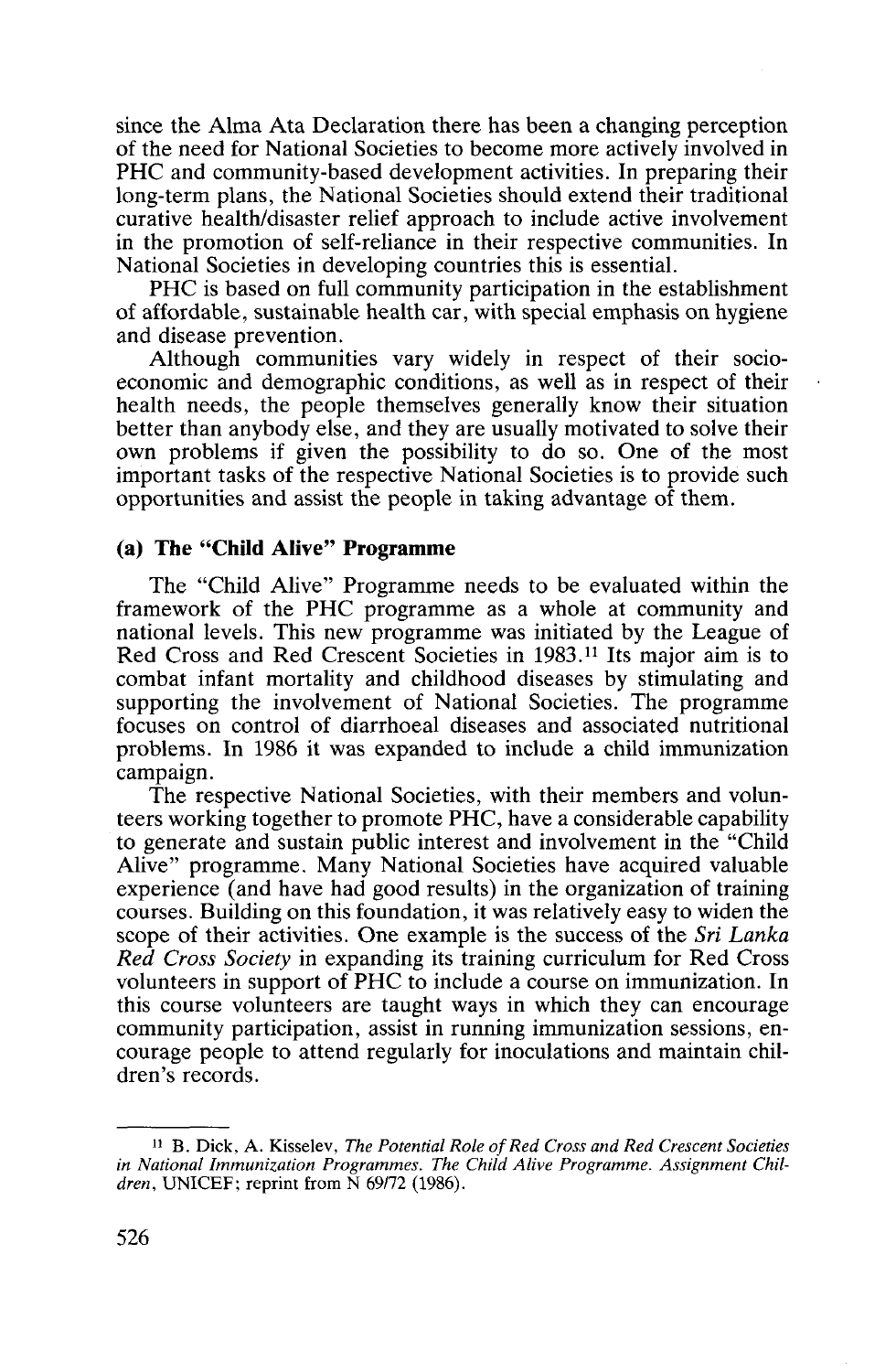Another example is the training of volunteers in *Nigeria,* as a result of which immunization coverage has greatly increased. Since the success izations and population groups, it is necessary to convince everyone concerned of the need for immunization. They must be willing to work together in ensuring that the common goal of adequate immunization coverage and thus the control of preventable disease is achieved.

More than 60 of the Red Cross and Red Crescent National Societies have reported to the League that they are:

- implementing and developing Child Alive projects;
- focusing on the Child Alive target diseases within the framework of their health programmes;
- adopting the theme of "Child Alive" for World Red Cross/Crescent Day 1987;
- providing financial support to Child Alive;
- incorporating the Child Alive theme in their education for develop- ment programme.

The promotion of this programme by the League has been very favourably received. The League Secretariat's Community Health Department is continuing to offer technical support to National Societies desiring to launch or to expand Child Alive projects or incorporate them into existing health programmes.

#### **(b) The International Red Cross and Red Crescent Seminar on Health as a Factor of Peace and Development, Moscow, September 1987**

This seminar was attended by 80 participants from 47 National Societies, as well as the League itself, the ICRC and the Henry Dunant Institute. One of its aims was to evaluate progress made in the Move- ment as a whole since the Alma Ata Declaration (1978), in response to the recommendations of the International Red Cross Seminar on tions and recommendations of the Movement's decision-making bodies in respect of health, peace and development.

It became clear from the discussions and from the answers to a questionnaire submitted to National Societies on this occasion that the members of the Red Cross and Red Crescent Movement believe that the PHC approach to health services is capable of bridging the wide gap existing between health needs and the resources available to meet them. The HFA strategy was once again endorsed by all the partici- pants.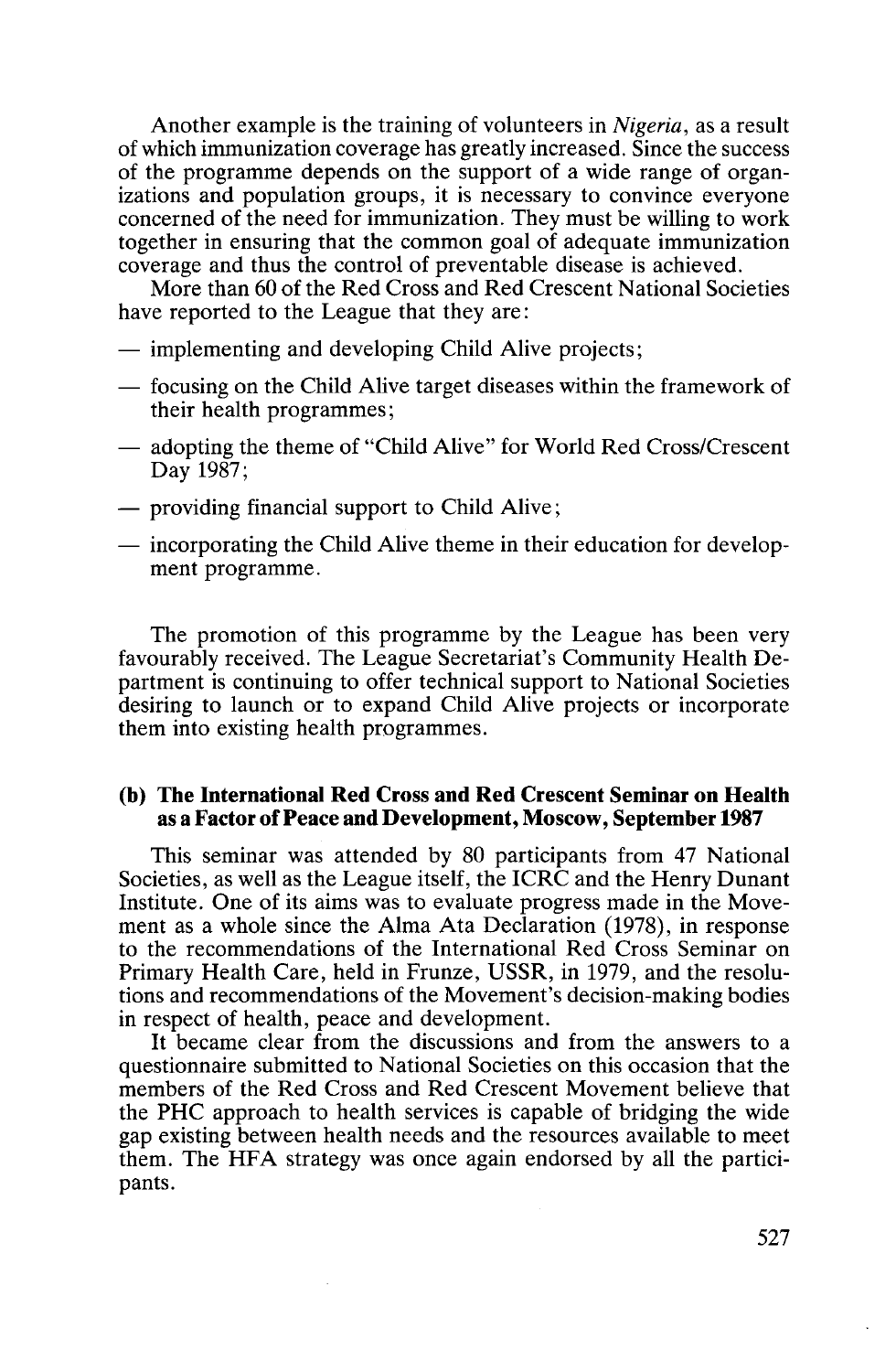Long-standing experience in volunteer recruitment, training, mobilization of resources and, most important, its grass-roots connections, are important qualifications for the Movement in the development of primary health ca be made to avoid taking over or duplicating the work of governments in this field. In cases where governments do not fully discharge their reponsibilities, National Societies should concentrate on preventive measures and seek to work in collaboration with other organizations. However, such measures should be transitory in nature.

The Seminar on Health as a Factor of Peace and Development recommended that National Societies give special attention to collaboration in the fields of health education, control of diarrhoeal diseases, control of vaccine-preventable diseases, nutrition, promotion of healthy life-styles and of a healthy living environment. The intersectoral aspects of PHC should always be taken into consideration. To contribute successfully to community-based health programmes, National Societies needed to work out development plans adapted to local community needs and realities, and encourage an exchange of knowl- edge and experience between health workers in the different regions.

The Seminar showed that the Red Cross and Red Crescent Move- ment continues to be fully committed to Primary Health Care12.

# VI. Major problems encountered and solutions found by National Societies in implementing primary health care programmes

During the past ten years many governments have sought to improve the management of their public health programmes. Impressive efforts have been made by some countries to expand their health services infrastructure. While access to health services has been broadened in some cases, and there has been improved coverage of some of the elements of PHC such as immunization, safe water supply and maternal and child care, there continue to be technical, managerial and financial nity level in most developing countries. Inadequate financing has become a critical factor, impeding the implementation of national HFA/ 2000 strategies.

National Societies should avoid duplicating the health functions of their respective governments. If they are to contribute successfully to community-based health programmes, they must adapt development plans to local community needs and realities. The participation of

<sup>12</sup> Report of the International Red Cross and Red Crescent Seminar on Health as a Factor of Peace and Development, Moscow, 14-18 September 1987.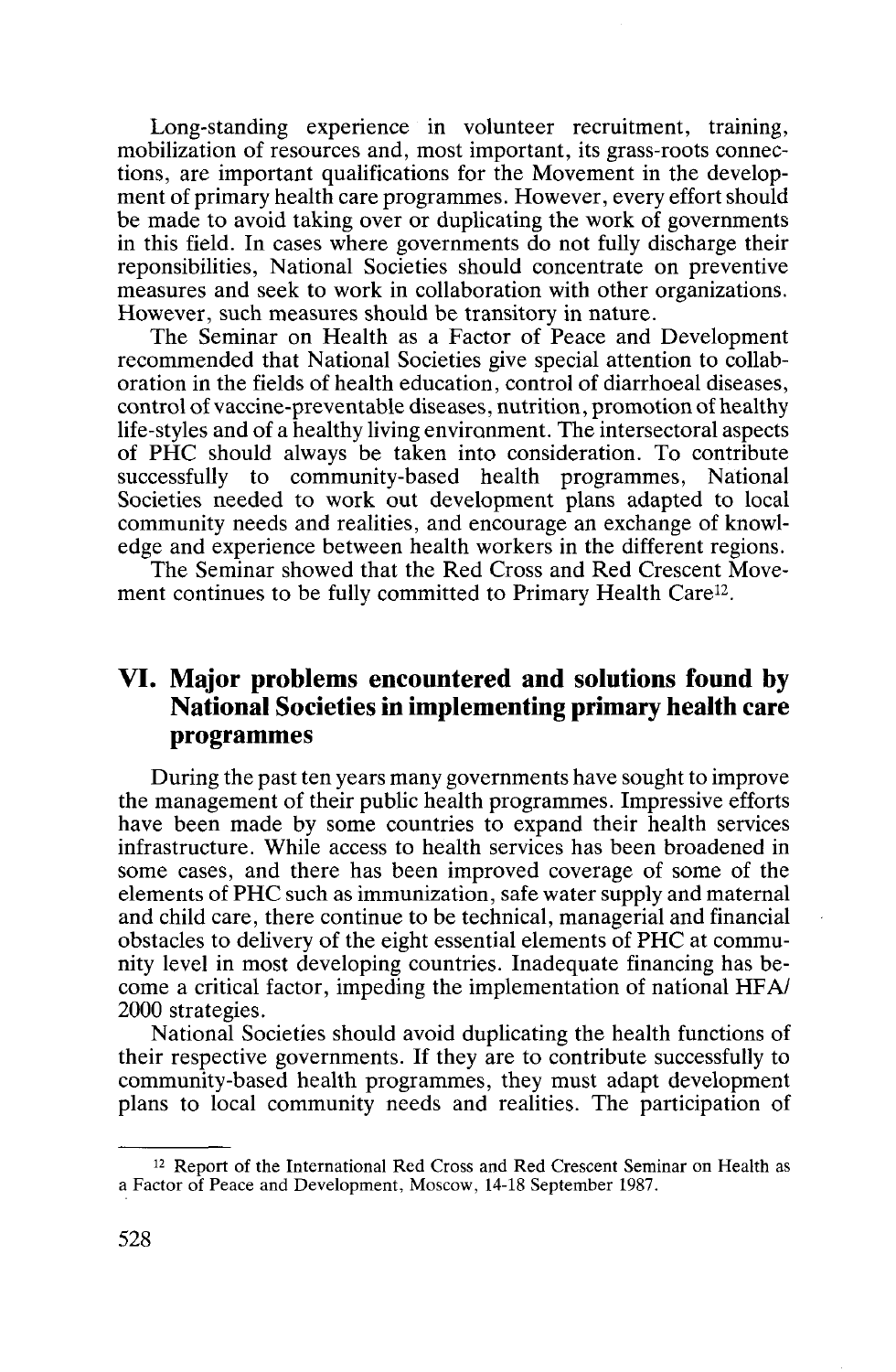community health workers also should be encouraged, to promote the exchange of knowledge and experience. The Child Alive programme should serve as an example for other health-related activities instituted and carried out by National Societies (e.g. safe water supply).

In their efforts to attain the goal of HFA/2000, National Societies must strenghten their ties of co-operation with other NGOs and with the League of Red Cross and Red Crescent Societies. In turn, the latter should support the respective national HFA and PHC efforts by promoting innovative pilot programmes, especially at community level, aimed at providing models for imitation and approaches that can be replicated on a larger scale.

Despite the undeniable problems, National Societies have achieved positive results in carrying out PHC activities. As Thompson has pointed out13, those engaged in implementation of PHC programmes are con- scious of the time factor. However, decision-makers are not always aware of the length of time needed for successful implementation, and as a result their expectations may be too high. It is important, therefore, for administrators to be aware of the practical constraints involved in the implementation of PHC programmes.

## VII. General recommendations for National Societies working towards "Health For All By The Year 2000"

- National Societies, assisted by the League of Red Cross and Red Crescent Societies, should seek constantly to improve their under- standing of PHC philosophy, principles and practices, at the same time remembering that they themselves can make a significant contribution to the development of PHC strategies.
- National Red Cross and Red Crescent Societies should closely define their respective role and place in PHC, so as to avoid duplicating the work of other NGOs, health authorities, etc.
- $\bullet$  National Societies should seek and encourage co-operation with governments, other NGOs and international organizations, particu- larly WHO and UNICEF, in the development of PHC. Whenever necessary, National Societies should actively participate in setting up co-ordinating mechanisms between various NGOs for the de- velopment of PHC.
- While participating in joint efforts to develop PHC, National Societies should continue to demonstrate the validity of Red Cross principles in action.

<sup>13</sup> H. Thompson, "The Red Cross takes up the challenge", *World Health Forum,* vol. 7, 1986, pp. 402-405.